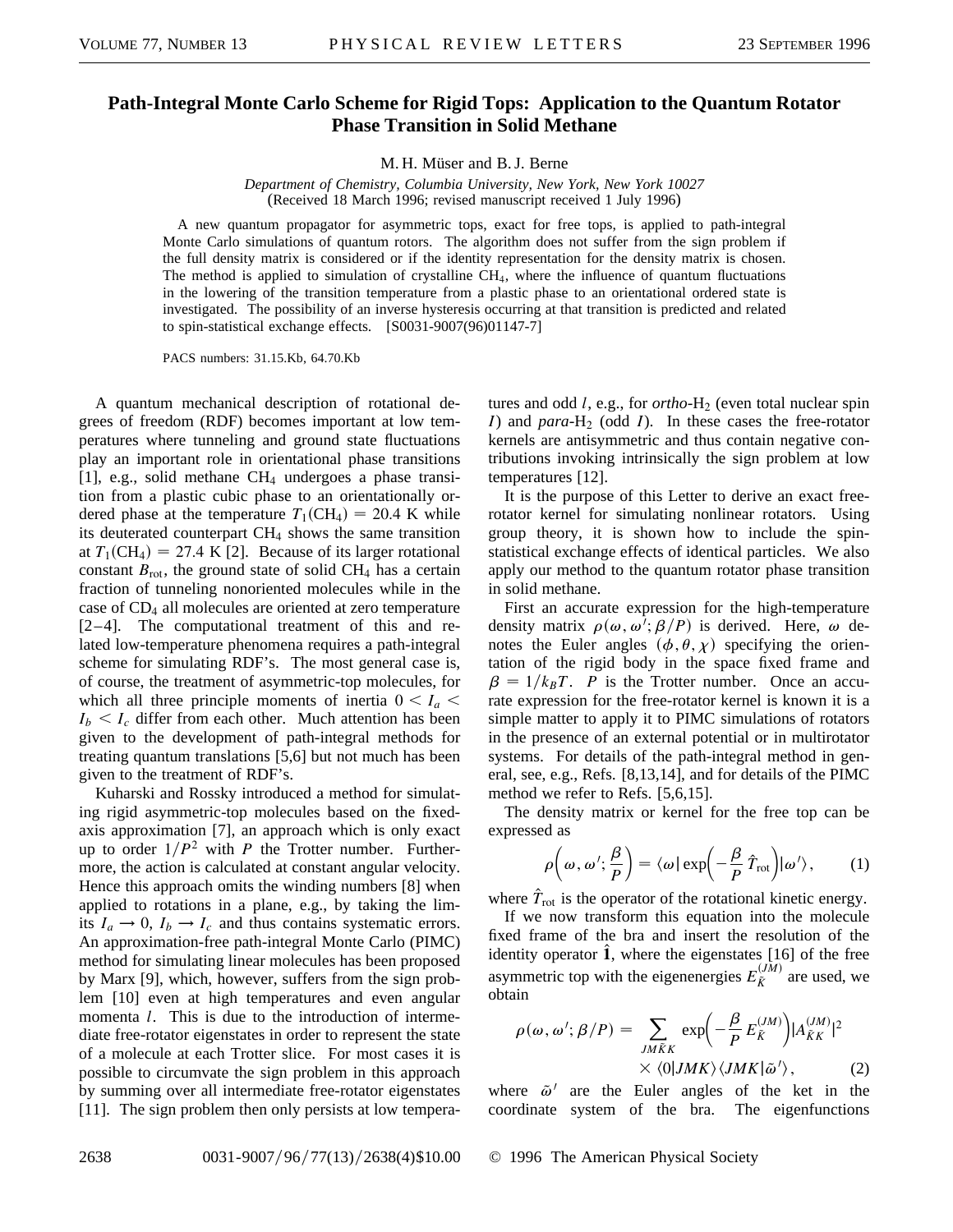$\Psi_{JMK}(\omega) = \langle \omega | JMK \rangle$  of the symmetric top (moment of inertia  $I_a \neq I_b = I_c$ ) can be expressed in terms of the elements of the  $(2J + 1)$ -dimensional irreducible representation  $\mathcal{D}_{MK}^{J}(\phi, \theta, \chi)$  of the rotation operator  $\exp(-i\hat{J}_z\phi)\exp(-i\hat{J}_y\theta)\exp(-i\hat{J}_z\chi),$ 

$$
\Psi_{JMK}(\omega) = \left(\frac{2J+1}{8\pi^2}\right)^{1/2} \mathcal{D}_{MK}^{J^*}(\phi, \theta, \chi), \qquad (3)
$$

which themselves can be calculated using the Wigner functions  $d_{MK}^{J}(\theta)$ :

$$
\mathcal{D}_{MK}^{J^*}(\phi,\theta,\chi) = \exp(iM\phi)d_{MK}^J(\theta)\exp(iK\chi).
$$
 (4)

Furthermore, using  $d_{MK}^{J}(0) = \delta_{MK}$ , the final equation for the kernel of the asymmetric top is

$$
\rho(\omega, \omega'; \beta/P) = \sum_{JM\tilde{K}} \left(\frac{2J+1}{8\pi^2}\right) d_{MM}^J(\tilde{\theta}')
$$
  
× cos[M( $\tilde{\phi}' + \tilde{\chi}'$ )]|A<sub>\tilde{K}M</sub>'|<sup>2</sup>  
× exp $\left(-\frac{\beta}{P} E_{\tilde{K}}^{(JM)}\right)$ , (5)

where the  $d_{MM}^{J}(\theta)$  can be calculated with the help of Wigner's formula. In Eq. (5) the sum over *M* was implicitly symmetrized, resulting in a real valued function for the kernel. This symmetrization of the sum is possible because of  $d_{MM}^{J}(\theta) = d_{-M-M}^{J}(\theta)$  and because of  $|A_{KM}^{(JM)}|$  =  $|A_{\tilde{K}-M}^{(JM)}|$ . Furthermore, the eigenenergy  $E_{\tilde{K}}^{(JM)}$  does not depend on the quantum number *M*.

In order to obtain the coefficients  $A_{\tilde{K}M}^{(JM)}$  and the eigenenergies  $E_{\tilde{K}}^{(JM)}$ , the following secular equation has to be solved  $[16]$ :

$$
\hat{T}_{\text{rot}} \sum_{K} A_{\tilde{K}K}^{(JM)} \Psi_{JMK} = E_{\tilde{K}}^{(JM)} \sum_{K} A_{\tilde{K}K}^{(JM)} \Psi_{JMK}.
$$
 (6)

The necessary matrix elements  $\langle J M K' | \hat{T}_{\text{rot}} | J M K \rangle$  to solve Eq. (6) are given in Ref. [16].

Once the temperature and the Trotter number are chosen for the system under consideration,  $\rho(\omega, \omega'; \beta/P)$ depends only on two quantities, namely, the Euler angle  $\tilde{\theta}'$  and the sum of the Euler angles  $\tilde{\phi}'$  and  $\tilde{\chi}'$ , where  $\tilde{\omega}'$  are the Euler angles related to  $\omega'$  in the frame of the molecule with orientation  $\omega$ . Even though  $\rho(\omega, \omega'; \beta/P)$ might not be accessible analytically, it can be computed numerically to very high precision and then be tabulated on a fine grid [17]. The sum over *J* is clearly convergent, and hence all systematic errors can be kept controllably small.

Notice that the elements of the high-temperature density matrix for the one-dimensional rotation (rotation of a molecule around only one axis) and for the twodimensional rotation (rotation of a linear molecule in three dimensions) follow straightforwardly from the kernel for the three-dimensional rotation, Eq. (5).

Up to now, spin statistics have been neglected. However, the spin configuration constrains the symmetry of

the rotational state even without direct coupling between nuclear spins and the angular momentum due to the exchange of indistinguishable particles. For given nuclear spins of the atoms composing the molecule, the symmetry of the rotational wave functions are predetermined [1,18]. States belonging to different symmetry classes or representations cannot be reached from one another for reasons of nuclear-spin conservation [1]. It is generally possible to generate symmetrized orientational states  $|\omega_{\mu}\rangle = P_{\mu}|\omega\rangle$ , belonging to only one representation, say, representation  $\mu$ , with the help of a projection operator  $\ddot{P}_{\mu}$  [18]

$$
\hat{P}_{\mu} = \frac{d_{\mu}}{g} \sum_{R} \chi_{R}^{(\mu)*} \hat{D}(R), \qquad (7)
$$

where we sum over all symmetry operations (rotations) *R*. In Eq. (7),  $\hat{D}(R)$  generates the symmetry operation,  $\chi_R^{(\mu)}$  denotes the character of *R* in the representation  $\mu$ , *g* is the order of the group, and  $d_{\mu}$  the dimension of the representation  $\mu$ .

The symmetrized orientations  $|\omega_{\mu}\rangle$  now replace the nonsymmetrized  $\vert \omega \rangle$  states in Eq. (1) for the calculation of the kernel  $\rho_{\mu}(\omega, \omega'; \beta/P)$  belonging to representation  $\mu$ :

$$
\rho_{\mu}(\omega, \omega'; \beta/P) = \langle \omega_{\mu} | \exp \left( -\frac{\beta}{P} \hat{T}_{\text{rot}} \right) | \omega'_{\mu} \rangle. \quad (8)
$$

Using Eq. (5) and the projection-operator property of  $P_{\mu}$ ,  $\rho_{\mu}(\omega, \omega^j; \beta/P)$  can be reexpressed as

$$
\rho_{\mu}\left(\omega,\,\omega';\frac{\beta}{P}\right) = \frac{d_{\mu}}{g} \sum_{R} \chi_{R}^{(\mu)*} \rho\left(0,\,\tilde{\omega}'(R); \frac{\beta}{P}\right) \tag{9}
$$

with  $|\tilde{\omega}'(R)\rangle = \hat{D}^+(\omega)\hat{D}(R)|\omega'\rangle$ . Notice that the computation of  $\left| \tilde{\omega}'(R) \right\rangle$  reduces to simple matrix multiplications if  $\vert \omega' \rangle$  is represented by a matrix.

We will now discuss the consequences of symmetrization of the kernel for methane. This molecule has tetrahedral symmetry, and, consequently, the rotational wave function can be decomposed into states belonging to the identity representation *A*, the representation *T*, and the representation *E*, which can be further decomposed into the two complex conjugate representations  $E_1$  and  $E_2$ [18]. The nuclear spin *I* in the case of CH<sub>4</sub> is  $I = 2$ for *A*-CH<sub>4</sub>,  $I = 1$  for *T*-CH<sub>4</sub>, and  $I = 0$  for *E*-CH<sub>4</sub> [19]. In Fig. 1 the kernel  $\rho_A$  belonging to representation *A* and the full kernel  $\rho$ , in which no exchange effects are considered, are shown for  $PT = 64$  K. The maxima of  $\rho_A$  can be attributed to symmetry operations, namely, the peaks at  $\theta = \pi$ ,  $\phi + \chi = 0$ ,  $\theta = 0$ ,  $\phi + \chi = \pi$ , and  $\theta = \pi$ ,  $\phi + \chi = \pi$  to rotations about the twofold symmetry axis, and the peaks at  $\theta = \pi/4$ ,  $\phi + \chi = \pi/2$ ,  $3\pi/2$ to rotations about the threefold symmetry axis of the CH<sup>4</sup> molecules. In the case of the *T* representation, negative minima are found for  $\rho_T$  at those points attributed to symmetry operations about the twofold symmetry axis, and,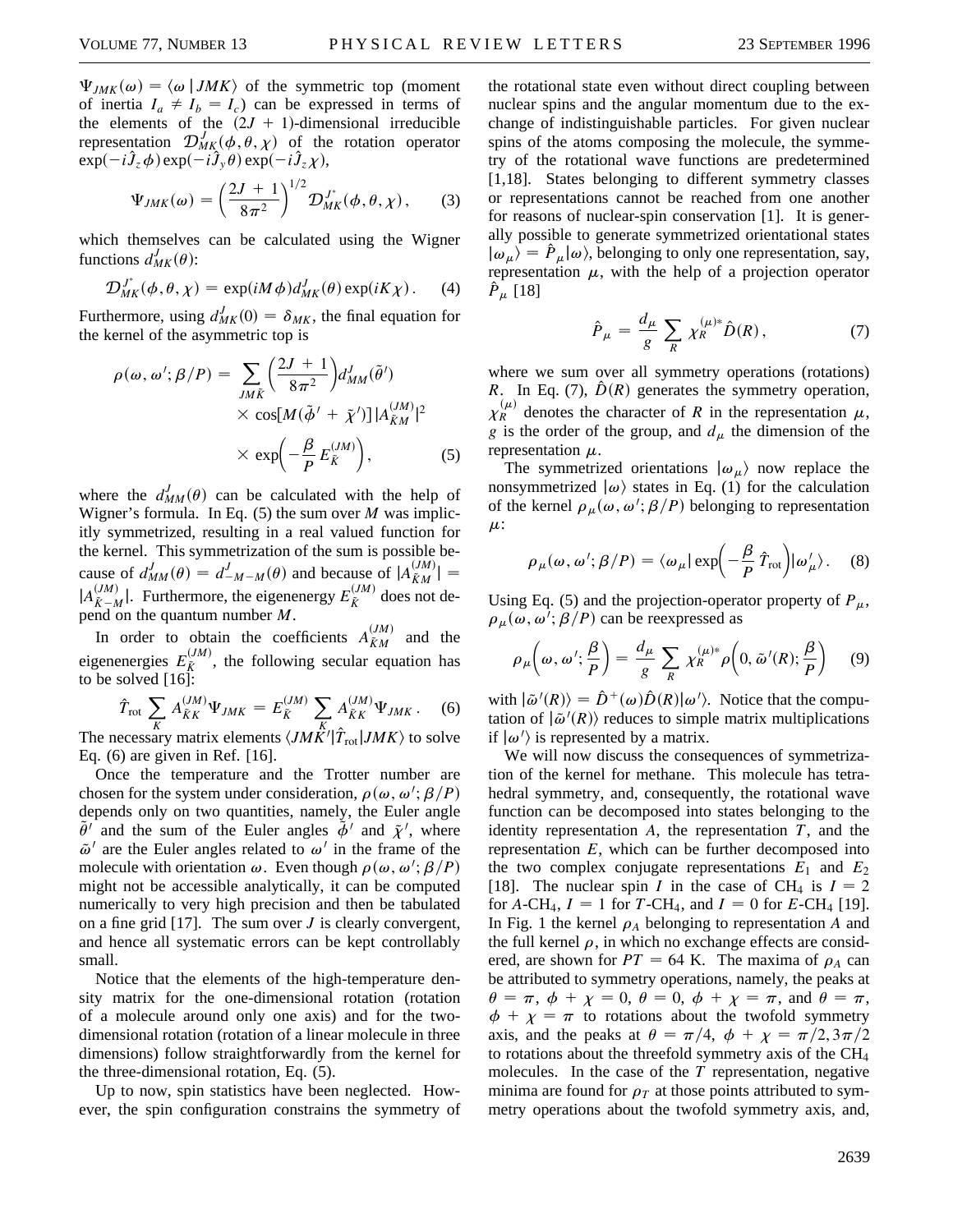

FIG. 1.  $\rho(\theta, \phi + \chi; \beta/P)$  for CH<sub>4</sub> at  $(\beta/P)^{-1} = 64k_BT$ . The full kernel shows only one maximum at  $\theta = 0$ ,  $\phi + \chi = 0.$ 

for  $\rho_E$ , negative minima are found at the points attributed to symmetry operations around the threefold axis. For fully deuterated methane molecules CD<sub>4</sub>, the features of the kernels are qualitatively the same as for  $CH<sub>4</sub>$ , but the total nuclear spins are different; e.g.,  $I = 0$  invokes the identity representation. While there is a one-to-one relation of total nuclear spin with the symmetry of the rotational wave function for CH4, this is no longer the case for  $CD_4$  [19].

It is worth noting that, for all examples investigated, spherical, symmetric, and asymmetric tops, we always find positive valued density matrices for the identity representation and for the full density matrix. All other representations also have negative contributions, which intrinsically lead to the well known sign problem in a path-integral simulation [10,12]. The standard methods to treat the sign problem must then be applied  $[9-11]$ .

Before presenting some details of the simulations, we want to point out two advantages of choosing the identity representation for the path-integral simulation: (i) Correlation times for many observables, e.g., kinetic energy  $T_{\text{kin}}$ , are smaller (see Fig. 2), and (ii) ground state properties can be accessed at relatively high temperatures because the energetically low lying excited states are projected out. Remember that the ground state is fully obtained in the identity representation.

In the application of Eqs.  $(5)$  and  $(9)$  to the quantumrotator phase transition in cubic methane, we want to investigate the dependence of the transition temperature on the rotational constant  $B_{\text{rot}}$  and on the symmetry of the wave function. In the latter investigation we concentrate on the nonsymmetrized case and the identity representation.

It is well known that translation-rotation coupling  $V_{TR}$ is symmetry forbidden for the investigated transition in cubic  $CH_4$  [20]. Consequently, the relative volume jump at the order-disorder transition is only about 1% due to higher order couplings such as  $V_{\text{TTR}}$ . The translational



FIG. 2. Kinetic energy estimator  $T_{kin}$  as a function of time in Monte Carlo sweeps for solid CH<sub>4</sub> at  $T = 16$  K with Trotter number  $P = 4$ .

and orientational degrees of freedom can therefore be separated to a good approximation. In our simulation, the molecules are fixed to their lattice sites, and in the following we only concentrate on the rotational degrees of freedom. The lattice constant is chosen such that it corresponds to the experimentally observed lattice constant at the transition from a plastic to an orientationally ordered phase.

For the intermolecular model potential, which has been fitted to the *ab initio* data of the  $CH<sub>4</sub>$  dimer [21], we chose the exp-6 potential plus Coulomb-Coulomb interactions. At each temperature, runs with different Trotter numbers *P* were performed such that  $64 \leq PT \leq 128$  K. The quantum limit is obtained by performing a Trotter scaling plot. The particle number *N* in the final runs was chosen to be  $N = 864$ . For a given Trotter number, the system is cooled down and reheated again. At every temperature, 2000*P* Monte Carlo sweeps were used for equilibration and 3000*P* Monte Carlo sweeps were used for observation. These experiments have been repeated four times with different initialization numbers for the random number generator.

For the classical system we observe a transition at  $T_1 \approx$ 27 K, which is shifted to  $T_1 \approx 16$  K for the quantummechanical no-spin treatment (full kernel), see Fig. 3, where the potential energy  $V_{pot}$  is shown for both systems. If the identity representation is chosen, the transition temperature is furthermore lowered to  $T_1 \approx 10$  K. In the case of no-spin CH<sup>4</sup> the transition temperature is close to the classical value, namely,  $T_1 \approx 23$  K.

The strong dependence of the transition temperature on the symmetry of the rotational states may invoke an inverse hysteresis effect. If the methane solid is cooled down at a rate so that spins can equilibrate, we expect the transition to take place close to the no-spin case at  $T_1 = 16$  K. At temperatures considerably lower than  $T_1$ ,